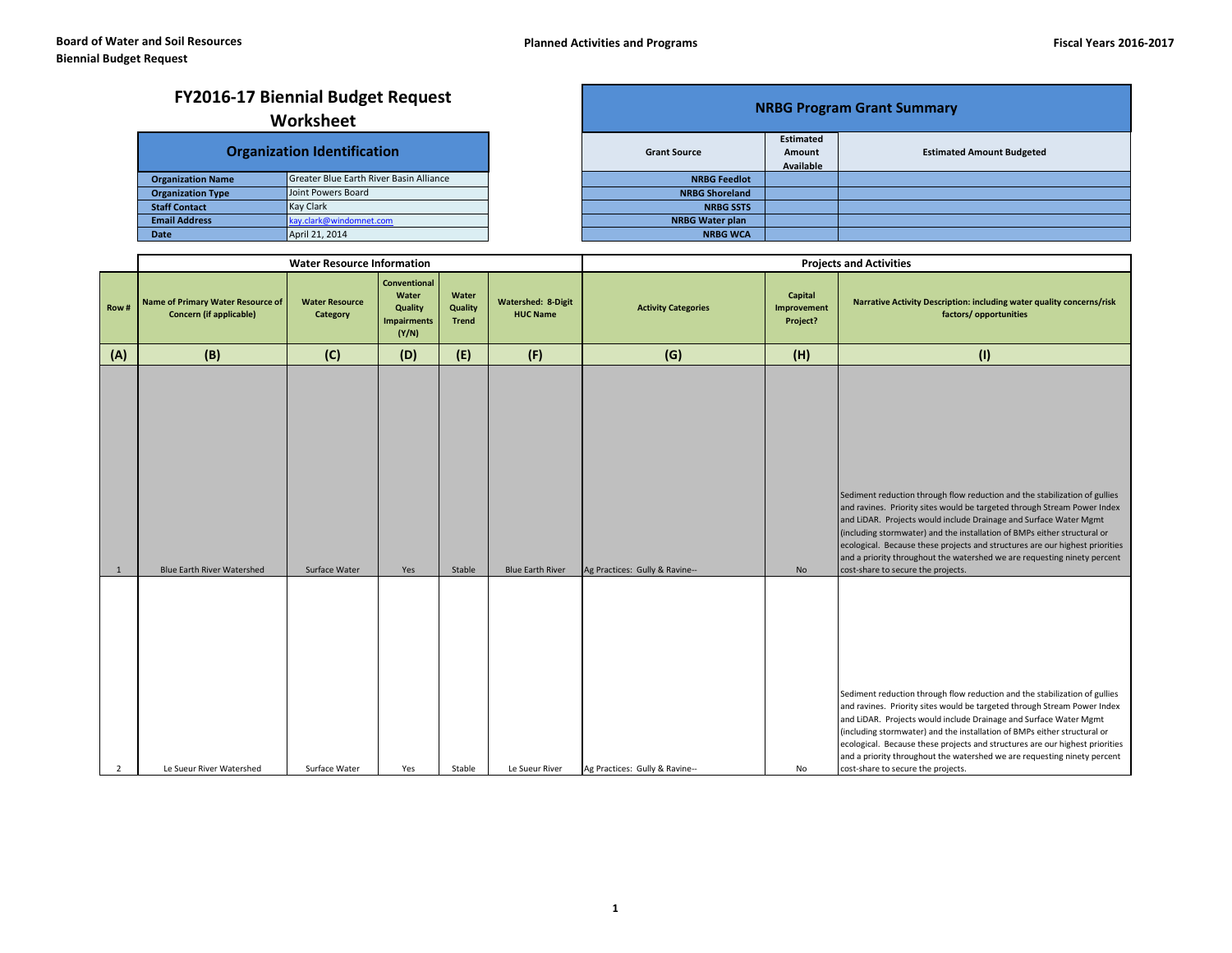| <b>SWCD Program Grant Summary</b> |                                  |                                  | <b>TSA Program Grant Summary</b> |                                         |  |
|-----------------------------------|----------------------------------|----------------------------------|----------------------------------|-----------------------------------------|--|
| <b>Grant Source</b>               | Estimated<br>Amount<br>Available | <b>Estimated Amount Budgeted</b> | <b>Grant Source</b>              | <b>Estimated</b><br>Amount<br>Available |  |
| <b>Conservation Delivery</b>      |                                  |                                  | <b>FY 16-17 NPEAP</b>            |                                         |  |
| <b>State Cost-Share</b>           |                                  |                                  |                                  |                                         |  |
| <b>RIM Easement Delivery</b>      |                                  |                                  |                                  |                                         |  |

|                       | <b>TSA Program Grant Summary</b> |                  |
|-----------------------|----------------------------------|------------------|
|                       | <b>Estimated</b>                 | <b>Estimated</b> |
| <b>Grant Source</b>   | Amount                           | Amount           |
|                       | <b>Available</b>                 | <b>Budgeted</b>  |
| <b>FY 16-17 NPEAP</b> |                                  |                  |

|                |                                                     |                                                     | Outputs                                                                                                                                                                                                                                                                                                                                                                                                                                                           |                    | <b>Plan Connection</b>                                                                                                                                                                                                                                                                                                                                                                                                                                                                                                                                                                                           |                                     | <b>Budget</b>                                                                    |                                       |                                                                        | <b>OPTIONAL INFO</b>                                                                                                                                |
|----------------|-----------------------------------------------------|-----------------------------------------------------|-------------------------------------------------------------------------------------------------------------------------------------------------------------------------------------------------------------------------------------------------------------------------------------------------------------------------------------------------------------------------------------------------------------------------------------------------------------------|--------------------|------------------------------------------------------------------------------------------------------------------------------------------------------------------------------------------------------------------------------------------------------------------------------------------------------------------------------------------------------------------------------------------------------------------------------------------------------------------------------------------------------------------------------------------------------------------------------------------------------------------|-------------------------------------|----------------------------------------------------------------------------------|---------------------------------------|------------------------------------------------------------------------|-----------------------------------------------------------------------------------------------------------------------------------------------------|
| Row#           | <b>Estimated</b><br><b>Number of</b><br><b>BMPS</b> | <b>Estimated</b><br><b>Number of</b><br><b>FTEs</b> | Describe how these activities could be accomplished<br>in the FY 2016-17 biennium                                                                                                                                                                                                                                                                                                                                                                                 | <b>Plan Type</b>   | <b>Plan Priority Connection</b><br>(Identify Action Item or Objective from<br>eligible plan)                                                                                                                                                                                                                                                                                                                                                                                                                                                                                                                     | <b>Source of State Contribution</b> | <b>State Fund</b><br><b>Contribution for FY</b><br>16-17 Biennium<br>(estimated) | Leveraged<br><b>Funds (estimated)</b> | <b>Projects &amp; Activities</b><br><b>Budget</b><br>(estimated total) | <b>Potential Additional</b><br><b>Project and Activity</b><br><b>Funds Needed to Fully</b><br><b>Address Plan Implementation</b><br>during FY 16-17 |
| (A)            | (1)                                                 | (K)                                                 | (L)                                                                                                                                                                                                                                                                                                                                                                                                                                                               | (M)                | (N)                                                                                                                                                                                                                                                                                                                                                                                                                                                                                                                                                                                                              | (O)                                 | (P)                                                                              | (Q)                                   | (R)                                                                    |                                                                                                                                                     |
|                | 8.0                                                 |                                                     | Working on a watershed basis all GBERBA member<br>Counties and SWCDs in the Blue Earth River<br>Watershed will have the opportunity to work through<br>their listing of priority practice sites making<br>landowner contacts and request funding through the<br>GBERBA Policy Board and Technical Committee.<br>Again each County/SWCD will be working off their list<br>of priorities as set by the Stream Power Index/LiDAR -<br>targeting high priority sites. | <b>TMDL/County</b> | Lower MN DO TMDL - Under current land<br>use practices, approximately 1,240 pounds<br>per day of phophorus is projected to be<br>generated in the Basin during critical low<br>flow conditions. The TMDL Report reduced<br>the amount to 752 pounds per day during<br>low flow conditions by implementing<br>conservation practices. Blue Earth County<br>Water Mgmt Plan - Pg 139 Water Mgmt<br>Plan Goal - Reduce and prevent pollution<br>from agricultural land by establishing<br>conservation practices that minimize<br>runoff, soil erosion and sedimentation and<br>other pollutants. Objectives 1 - 5. | <b>BWSR Clean Water Fund</b>        | \$1,170,000                                                                      | \$325,000                             | \$1,495,000                                                            |                                                                                                                                                     |
| $\overline{2}$ | 8.0                                                 |                                                     | Working on a watershed basis all GBERBA member<br>Counties and SWCDs in the Blue Earth River<br>Watershed will have the opportunity to work through<br>their listing of priority practice sites making<br>landowner contacts and request funding through the<br>GBERBA Policy Board and Technical Committee.<br>Again each County/SWCD will be working off their list<br>of priorities as set by the Stream Power Index/LiDAR -<br>targeting high priority sites. | TMDL/County        | Lower MN DO TMDL - Under current land<br>use practices, approximately 1,240 pounds<br>per day of phophorus is projected to be<br>generated in the Basin during critical low<br>flow conditions. The TMDL Report reduced<br>the amount to 752 pounds per day during<br>low flow conditions by implementing<br>conservation practices. Waseca County<br>Water Mgmt Plan - Pg 39 Goal 1 - Protect<br>and improve the quality of water resources<br>throughout the county. Objective 4 -<br>Reduce erosion and sediment loading of<br>surface water resources.                                                       | <b>BWSR Clean Water Fund</b>        | \$1,170,000                                                                      | \$325,000                             | \$1,495,000                                                            |                                                                                                                                                     |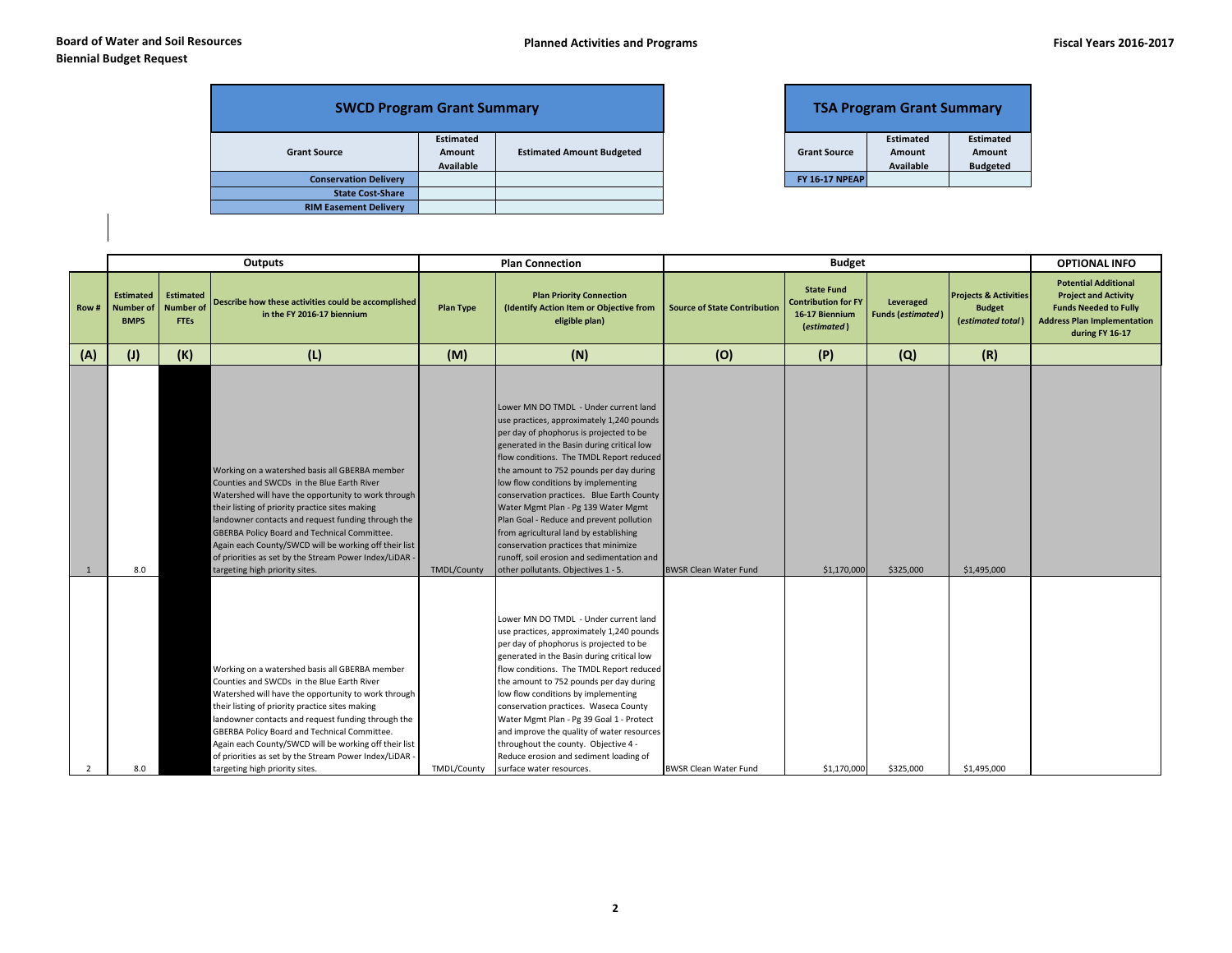| <b>Organization Name</b> | Greater Blue Earth River Basin Alliance | <b>NRBG Feedlot</b>    |
|--------------------------|-----------------------------------------|------------------------|
| <b>Organization Type</b> | Joint Powers Board                      | <b>NRBG Shoreland</b>  |
| <b>Staff Contact</b>     | <b>Kay Clark</b>                        | <b>NRBG SSTS</b>       |
| <b>Email Address</b>     | kay.clark@windomnet.com                 | <b>NRBG Water plan</b> |
| Date                     | April 21, 2014                          | <b>NRBG WCA</b>        |

| <b>NRBG Feedlot</b>    |  |
|------------------------|--|
| <b>NRBG Shoreland</b>  |  |
| <b>NRBG SSTS</b>       |  |
| <b>NRBG Water plan</b> |  |
| <b>NRBG WCA</b>        |  |

|                         |                                                                            | <b>Water Resource Information</b>        |                                                                 |                                  |                                              | <b>Projects and Activities</b> |                                    |                                                                                                                                                                                                                                                                                                                                                                                                                                                                                                           |  |
|-------------------------|----------------------------------------------------------------------------|------------------------------------------|-----------------------------------------------------------------|----------------------------------|----------------------------------------------|--------------------------------|------------------------------------|-----------------------------------------------------------------------------------------------------------------------------------------------------------------------------------------------------------------------------------------------------------------------------------------------------------------------------------------------------------------------------------------------------------------------------------------------------------------------------------------------------------|--|
| Row#                    | <b>Name of Primary Water Resource of</b><br><b>Concern (if applicable)</b> | <b>Water Resource</b><br><b>Category</b> | Conventional<br>Water<br>Quality<br><b>Impairments</b><br>(Y/N) | Water<br>Quality<br><b>Trend</b> | <b>Watershed: 8-Digit</b><br><b>HUC Name</b> | <b>Activity Categories</b>     | Capital<br>Improvement<br>Project? | Narrative Activity Description: including water quality concerns/risk<br>factors/ opportunities                                                                                                                                                                                                                                                                                                                                                                                                           |  |
| (A)                     | (B)                                                                        | (C)                                      | (D)                                                             | (E)                              | (F)                                          | (G)                            | (H)                                | (1)                                                                                                                                                                                                                                                                                                                                                                                                                                                                                                       |  |
| $\overline{\mathbf{3}}$ | Watonwan River Watershed                                                   | Surface Water                            | Yes                                                             | Stable                           | Watonwan River                               | Ag Practices: Gully & Ravine-- | No                                 | Sediment reduction through flow reduction and the stabilization of gullies<br>and ravines. Priority sites would be targeted through Stream Power Index<br>and LiDAR. Projects would include Drainage and Surface Water Mgmt<br>(including stormwater) and the installation of BMPs either structural or<br>ecological. Because these projects and structures are our highest priorities<br>and a priority throughout the watershed we are requesting ninety percent<br>cost-share to secure the projects. |  |
| 4                       | Greater Blue Earth River Basin                                             | Surface Water                            | Yes                                                             | Stable                           | Organization Wide                            | Ag Practices: Sheet & Rill--   | No                                 | Nutrient and sediment reduction through flow reduction. Priority sites<br>would be targeted through Stream Power Index, LiDAR and the erodibility<br>classification on sensitive soils. Projects would include the installation of<br>ecological BMPs, above the nick-points of structural BMP cost-share<br>projects.                                                                                                                                                                                    |  |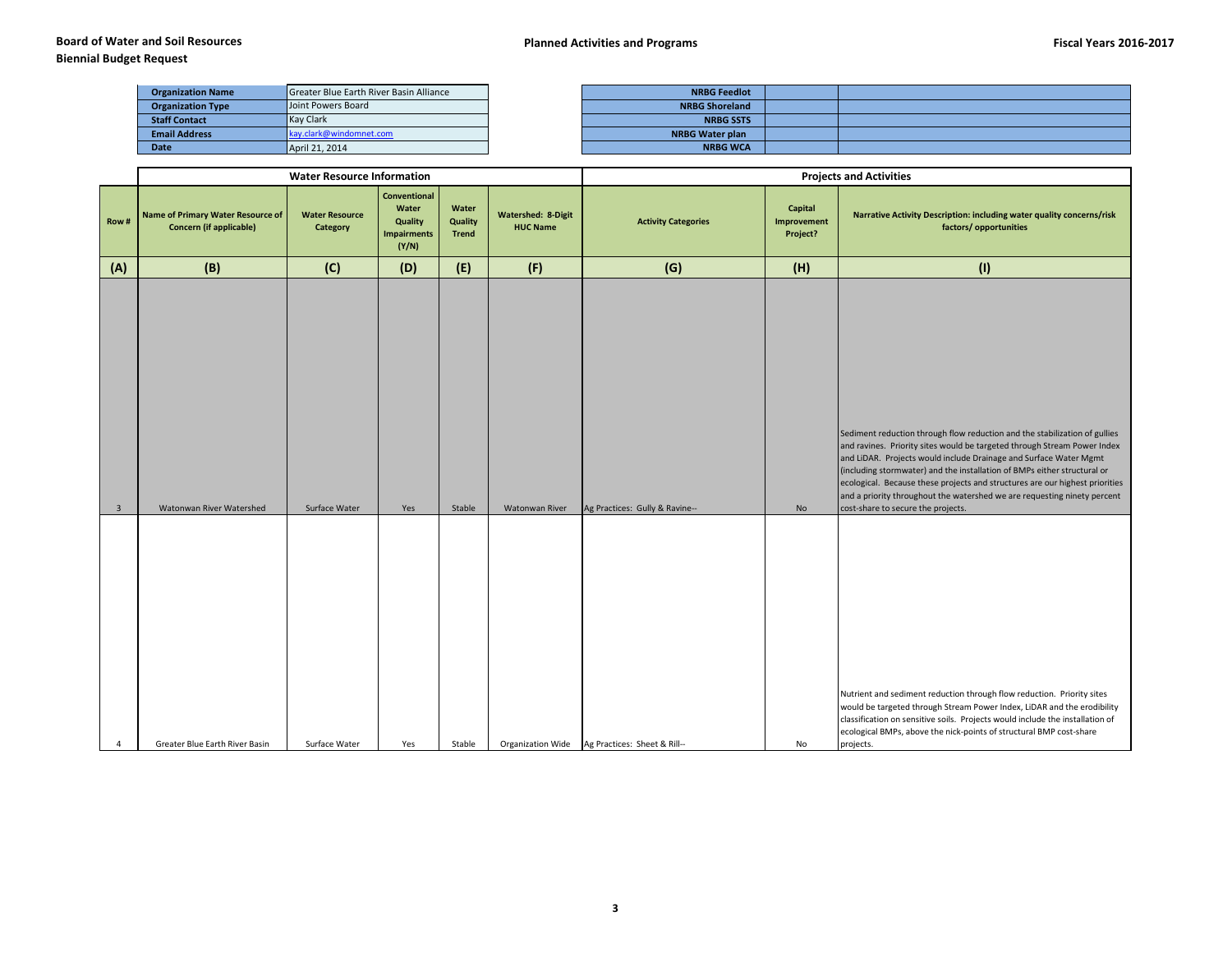| <b>Conservation Delivery</b> |  |
|------------------------------|--|
| <b>State Cost-Share</b>      |  |
| <b>RIM Easement Delivery</b> |  |

|                |                                                     |                                                     | <b>Outputs</b>                                                                                                                                                                                                                                                                                                                                                                                                                                                                                            |                    | <b>Plan Connection</b>                                                                                                                                                                                                                                                                                                                                                                                                                                                                                                                                                                                                                                                                                       | <b>Budget</b>                       |                                                                                  |                                       |                                                                        |                                                                                                                                                     |  |  | <b>OPTIONAL INFO</b> |
|----------------|-----------------------------------------------------|-----------------------------------------------------|-----------------------------------------------------------------------------------------------------------------------------------------------------------------------------------------------------------------------------------------------------------------------------------------------------------------------------------------------------------------------------------------------------------------------------------------------------------------------------------------------------------|--------------------|--------------------------------------------------------------------------------------------------------------------------------------------------------------------------------------------------------------------------------------------------------------------------------------------------------------------------------------------------------------------------------------------------------------------------------------------------------------------------------------------------------------------------------------------------------------------------------------------------------------------------------------------------------------------------------------------------------------|-------------------------------------|----------------------------------------------------------------------------------|---------------------------------------|------------------------------------------------------------------------|-----------------------------------------------------------------------------------------------------------------------------------------------------|--|--|----------------------|
| Row#           | <b>Estimated</b><br><b>Number of</b><br><b>BMPS</b> | <b>Estimated</b><br><b>Number of</b><br><b>FTEs</b> | Describe how these activities could be accomplished<br>in the FY 2016-17 biennium                                                                                                                                                                                                                                                                                                                                                                                                                         | <b>Plan Type</b>   | <b>Plan Priority Connection</b><br>(Identify Action Item or Objective from<br>eligible plan)                                                                                                                                                                                                                                                                                                                                                                                                                                                                                                                                                                                                                 | <b>Source of State Contribution</b> | <b>State Fund</b><br><b>Contribution for FY</b><br>16-17 Biennium<br>(estimated) | Leveraged<br><b>Funds (estimated)</b> | <b>Projects &amp; Activities</b><br><b>Budget</b><br>(estimated total) | <b>Potential Additional</b><br><b>Project and Activity</b><br><b>Funds Needed to Fully</b><br><b>Address Plan Implementation</b><br>during FY 16-17 |  |  |                      |
| (A)            | (1)                                                 | (K)                                                 | (L)                                                                                                                                                                                                                                                                                                                                                                                                                                                                                                       | (M)                | (N)                                                                                                                                                                                                                                                                                                                                                                                                                                                                                                                                                                                                                                                                                                          | (O)                                 | (P)                                                                              | (Q)                                   | (R)                                                                    |                                                                                                                                                     |  |  |                      |
| $\overline{3}$ | 8.0                                                 |                                                     | Working on a watershed basis all GBERBA member<br>Counties and SWCDs in the Blue Earth River<br>Watershed will have the opportunity to work through<br>their listing of priority practice sites making<br>landowner contacts and request funding through the<br>GBERBA Policy Board and Technical Committee.<br>Again each County/SWCD will be working off their list<br>of priorities as set by the Stream Power Index/LiDAR -<br>targeting high priority sites.                                         | <b>TMDL/County</b> | Lower MN DO TMDL - Under current land<br>use practices, approximately 1,240 pounds<br>per day of phophorus is projected to be<br>generated in the Basin during critical low<br>flow conditions. The TMDL Report reduced<br>the amount to 752 pounds per day during<br>low flow conditions by implementing<br>conservation practices. Cottonwood<br>County Water Plan - Pg 23 Priority Concern<br>1 - Improve Surface Water Quality - Obj 1.a<br>- Protect soil from erosion and prevent<br>agricultural runoff. Action 1.a-23<br>(Watonwan Watershed) Promote and seek<br>funding to reduce erosion by installing<br>eligible streambank and lakeshore<br>stabilization projects.                            | <b>BWSR Clean Water Fund</b>        | \$468,000                                                                        | \$130,000                             | \$598,000                                                              |                                                                                                                                                     |  |  |                      |
| $\overline{a}$ | 28.0                                                |                                                     | Working on the Greater Blue Earth River Watershed<br>all GBERBA member Counties and SWCDs will have<br>the opportunity to work through their listing of<br>priority practice sites making landowner contacts and<br>request funding through the GBERBA Policy Board<br>and Technical Committee. Again each County/SWCD<br>will be working off their list of priorities as set by the<br>Stream Power Index/LiDAR and erodibility<br>classification on sensitive soils - targeting high priority<br>sites. | TMDL/County        | Lower MN DO TMDL - Under current land<br>use practices, approximately 1,240 pounds<br>per day of phophorus is projected to be<br>generated in the Basin during critical low<br>flow conditions. The TMDL Report reduced<br>the amount to 752 pounds per day during<br>low flow conditions by implementing<br>conservation practices. Martin County<br>CLWMP - Pg 13 - Priority Concern -<br>Impaired Waters and TMDLs - Goal 1 - To<br>improve the quality of TMDL listed waters<br>in Martin County to a level that allows<br>them to be delisted. Obj. 3 - To identify<br>areas that could be used as temporary<br>water storage areas to slow down the<br>surface water as it moves off the<br>landscape. | <b>BWSR Clean Water Fund</b>        | \$507,000                                                                        | \$50,000                              | \$557,000                                                              |                                                                                                                                                     |  |  |                      |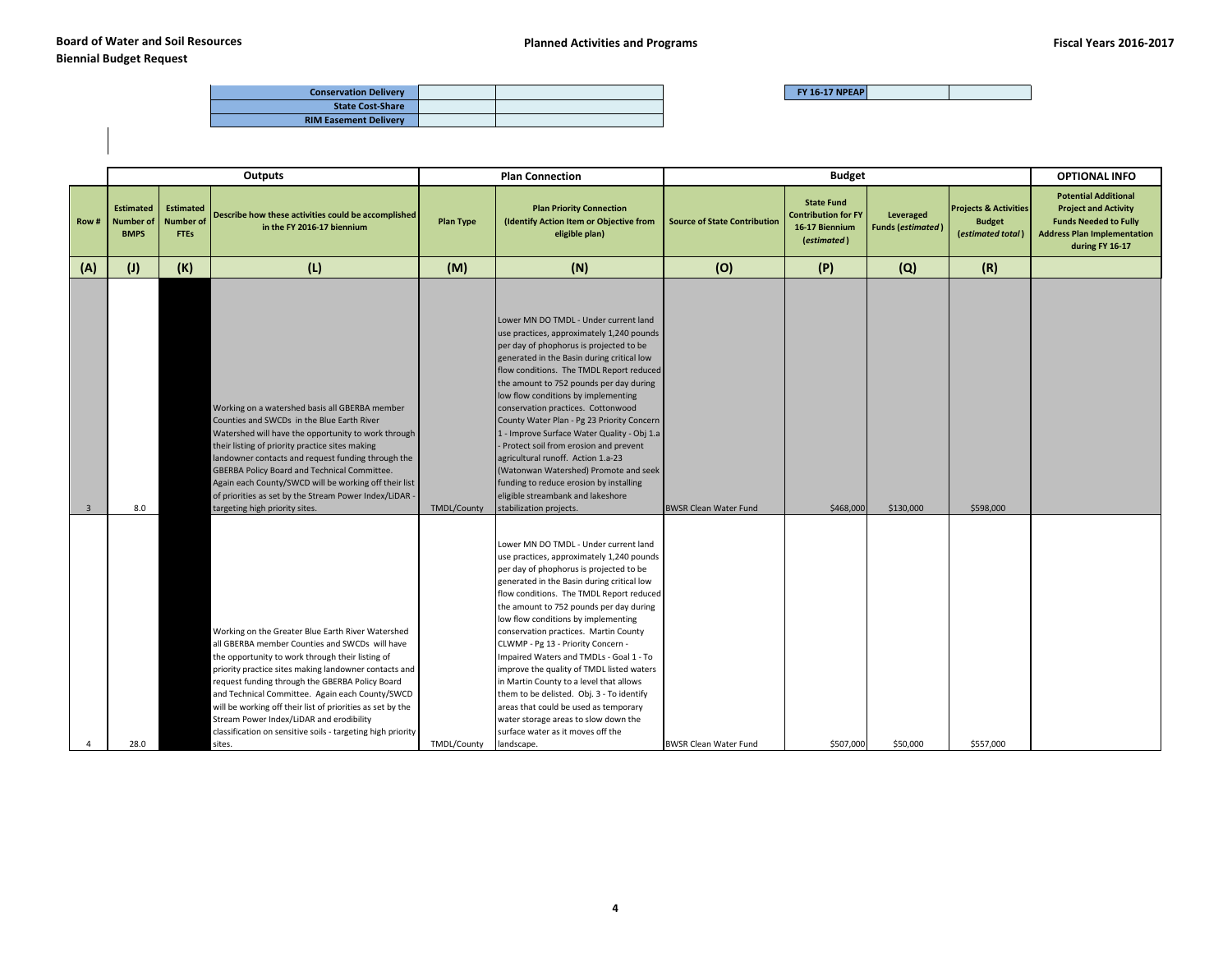| <b>Organization Name</b> | <b>Greater Blue Earth River Basin Alliance</b> | <b>NRBG Feedlot</b>    |
|--------------------------|------------------------------------------------|------------------------|
| <b>Organization Type</b> | Joint Powers Board                             | <b>NRBG Shoreland</b>  |
| <b>Staff Contact</b>     | Kay Clark                                      | <b>NRBG SSTS</b>       |
| <b>Email Address</b>     | kay.clark@windomnet.com                        | <b>NRBG Water plan</b> |

| <b>Organization Name</b> | <b>Greater Blue Earth River Basin Alliance</b> | <b>NRBG Feedlot</b>    |  |
|--------------------------|------------------------------------------------|------------------------|--|
| <b>Organization Type</b> | Joint Powers Board                             | <b>NRBG Shoreland</b>  |  |
| <b>Staff Contact</b>     | <b>Kay Clark</b>                               | <b>NRBG SSTS</b>       |  |
| <b>Email Address</b>     | kav.clark@windomnet.com                        | <b>NRBG Water plan</b> |  |
| <b>Date</b>              | April 21, 2014                                 | <b>NRBG WCA</b>        |  |

|                 |                                                                            | <b>Water Resource Information</b>              |                                                                        |                                  |                                              | <b>Projects and Activities</b>                                                                                                                                                                                                                                                                                                                                                                                                                                                                                                                                                                                                                                                                                                                |                                           |                                                                                                                                                                                                                                                                                                                                 |  |  |  |  |
|-----------------|----------------------------------------------------------------------------|------------------------------------------------|------------------------------------------------------------------------|----------------------------------|----------------------------------------------|-----------------------------------------------------------------------------------------------------------------------------------------------------------------------------------------------------------------------------------------------------------------------------------------------------------------------------------------------------------------------------------------------------------------------------------------------------------------------------------------------------------------------------------------------------------------------------------------------------------------------------------------------------------------------------------------------------------------------------------------------|-------------------------------------------|---------------------------------------------------------------------------------------------------------------------------------------------------------------------------------------------------------------------------------------------------------------------------------------------------------------------------------|--|--|--|--|
| Row#            | <b>Name of Primary Water Resource of</b><br><b>Concern (if applicable)</b> | <b>Water Resource</b><br>Category              | <b>Conventional</b><br>Water<br>Quality<br><b>Impairments</b><br>(Y/N) | Water<br>Quality<br><b>Trend</b> | <b>Watershed: 8-Digit</b><br><b>HUC Name</b> | <b>Activity Categories</b>                                                                                                                                                                                                                                                                                                                                                                                                                                                                                                                                                                                                                                                                                                                    | Capital<br><b>Improvement</b><br>Project? | Narrative Activity Description: including water quality concerns/risk<br>factors/opportunities                                                                                                                                                                                                                                  |  |  |  |  |
| (A)             | (B)                                                                        | (C)                                            | (D)                                                                    | (E)                              | (F)                                          | (G)                                                                                                                                                                                                                                                                                                                                                                                                                                                                                                                                                                                                                                                                                                                                           | (H)                                       | (1)                                                                                                                                                                                                                                                                                                                             |  |  |  |  |
| $5\phantom{.0}$ | Greater Blue Earth River Basin                                             | Both Surface &<br>Groundwater<br>Stable<br>Yes |                                                                        | Organization Wide                | <b>Conservation Drainage--</b>               | Agricultural drainage systems in Minnesota are old and overloaded. As<br>these aging systems are updated or replaced, there is a window of<br>opportunity to incorporate new designs and practices that protect water<br>quality and improve the capacity of the drainage system to manage<br>floodwaters caused by snowmelt and heavy rains. Some of the conservation<br>drainage approaches being researched and demonstrated in Minnesota<br>include controlled drainage, shallow drainage, woodchip bioreactors,<br>saturated buffers, rock inlets, alternative ditch design and various kinds of<br>storage basins. Several of these approaches can be readily adapted, singly<br>or in combination, to existing drainage systems.<br>No |                                           |                                                                                                                                                                                                                                                                                                                                 |  |  |  |  |
| $6\overline{6}$ | <b>Blue Earth River Watershed</b>                                          | Both Surface &<br>Groundwater                  | Yes                                                                    | Stable                           | <b>Blue Earth River</b>                      | Project Development-                                                                                                                                                                                                                                                                                                                                                                                                                                                                                                                                                                                                                                                                                                                          | No                                        | Field assistance and education for landowners and partners in the<br>watershed. Provide landowners with guidance on projects and programs to<br>help improve water quality. Provide technical support such as assisting in<br>design, surveying, staking and construction inspections of BMPs to the<br>SWCDs in the watershed. |  |  |  |  |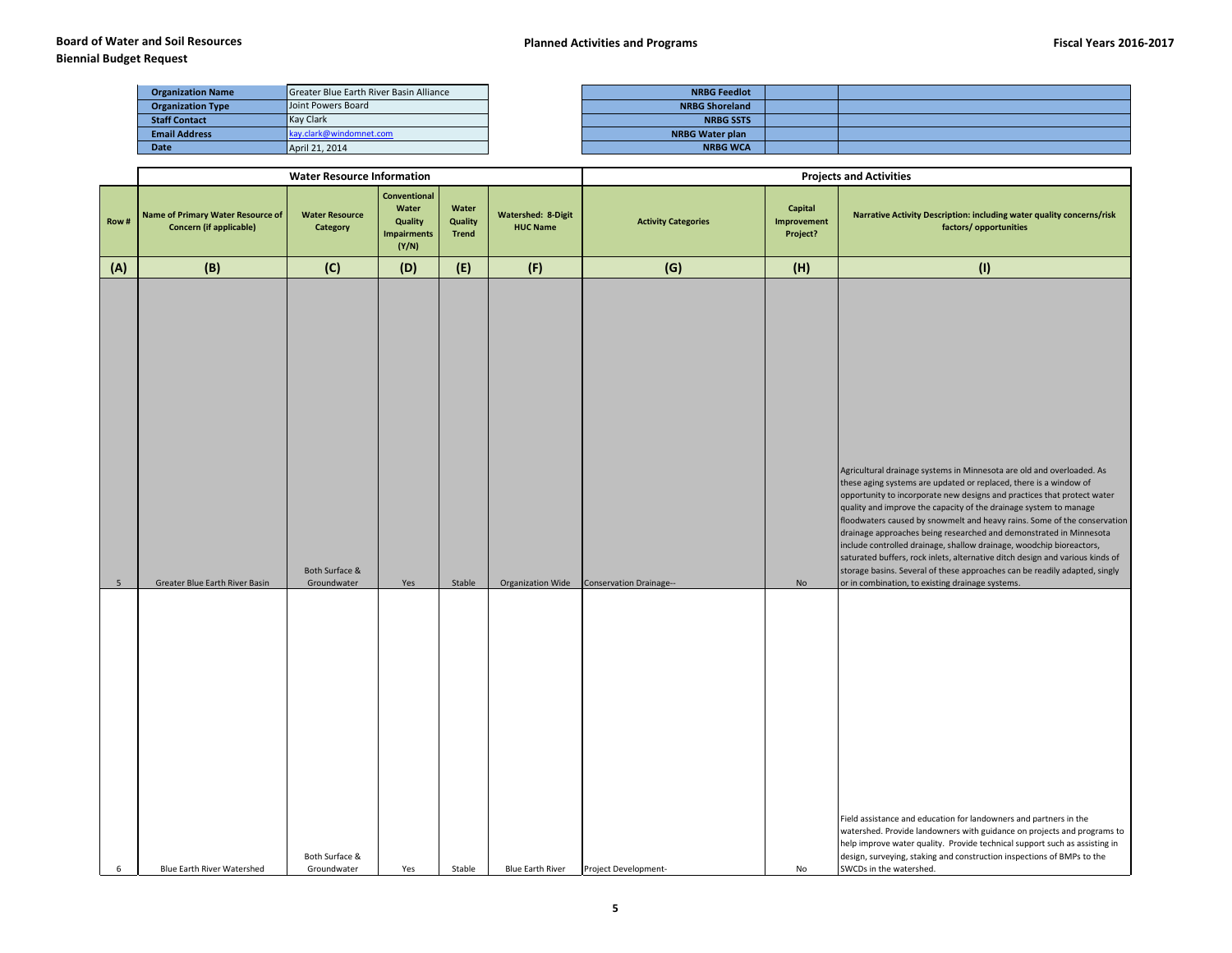| <b>Conservation Delivery</b> |  |
|------------------------------|--|
| <b>State Cost-Share</b>      |  |
| <b>RIM Easement Delivery</b> |  |

|                | Outputs                                                                                                                                                             |                                                     |                                                                                                                                                                                                                                                                                                                                                                                                                                                                                                          |                                                                                                                                                                                                                                                                                                                                                                                                                                                                                                                                                                                                                                                                                                                                                                                                                   | <b>Plan Connection</b>                                                                                                                                                                                                                                                                                                                                                                                                                                                                                                                                                                                                                                                                                                                                                                                                                                                                                                            |                                     |                                                                                  | <b>OPTIONAL INFO</b>                  |                                                                        |                                                                                                                                                     |
|----------------|---------------------------------------------------------------------------------------------------------------------------------------------------------------------|-----------------------------------------------------|----------------------------------------------------------------------------------------------------------------------------------------------------------------------------------------------------------------------------------------------------------------------------------------------------------------------------------------------------------------------------------------------------------------------------------------------------------------------------------------------------------|-------------------------------------------------------------------------------------------------------------------------------------------------------------------------------------------------------------------------------------------------------------------------------------------------------------------------------------------------------------------------------------------------------------------------------------------------------------------------------------------------------------------------------------------------------------------------------------------------------------------------------------------------------------------------------------------------------------------------------------------------------------------------------------------------------------------|-----------------------------------------------------------------------------------------------------------------------------------------------------------------------------------------------------------------------------------------------------------------------------------------------------------------------------------------------------------------------------------------------------------------------------------------------------------------------------------------------------------------------------------------------------------------------------------------------------------------------------------------------------------------------------------------------------------------------------------------------------------------------------------------------------------------------------------------------------------------------------------------------------------------------------------|-------------------------------------|----------------------------------------------------------------------------------|---------------------------------------|------------------------------------------------------------------------|-----------------------------------------------------------------------------------------------------------------------------------------------------|
| Row#           | <b>Estimated</b><br><b>Number of</b><br><b>BMPS</b>                                                                                                                 | <b>Estimated</b><br><b>Number of</b><br><b>FTEs</b> | Describe how these activities could be accomplished<br>in the FY 2016-17 biennium                                                                                                                                                                                                                                                                                                                                                                                                                        | <b>Plan Priority Connection</b><br>(Identify Action Item or Objective from<br><b>Plan Type</b><br>eligible plan)                                                                                                                                                                                                                                                                                                                                                                                                                                                                                                                                                                                                                                                                                                  |                                                                                                                                                                                                                                                                                                                                                                                                                                                                                                                                                                                                                                                                                                                                                                                                                                                                                                                                   | <b>Source of State Contribution</b> | <b>State Fund</b><br><b>Contribution for FY</b><br>16-17 Biennium<br>(estimated) | Leveraged<br><b>Funds (estimated)</b> | <b>Projects &amp; Activities</b><br><b>Budget</b><br>(estimated total) | <b>Potential Additional</b><br><b>Project and Activity</b><br><b>Funds Needed to Fully</b><br><b>Address Plan Implementation</b><br>during FY 16-17 |
| (A)            | (1)                                                                                                                                                                 | (K)                                                 | (L)                                                                                                                                                                                                                                                                                                                                                                                                                                                                                                      | (M)                                                                                                                                                                                                                                                                                                                                                                                                                                                                                                                                                                                                                                                                                                                                                                                                               | (N)                                                                                                                                                                                                                                                                                                                                                                                                                                                                                                                                                                                                                                                                                                                                                                                                                                                                                                                               | (O)                                 | (P)                                                                              | (Q)                                   | (R)                                                                    |                                                                                                                                                     |
| 5 <sub>5</sub> |                                                                                                                                                                     |                                                     | Interest in conservation drainage by local landowners<br>throughout the Greater Blue Earth River Watershed is<br>on the rise; but at this time the Conservation<br>Drainage funding category has been removed from<br>the Clean Water Legacy as a stand alone category.<br>These practices now are being lumped with all other<br>structural practices and are receiving little funding.<br>The ability to offer assistance for these types of<br>projects is crutial in the move toward water retention | TMDL/County                                                                                                                                                                                                                                                                                                                                                                                                                                                                                                                                                                                                                                                                                                                                                                                                       | All of the Local Water Management Plans<br>of GBERBA member Counties refer to<br>nutrient reducation to surface waters in<br>their respective plans, many citing similar<br>agricultural BMPs to reduce nutient<br>pollution to surface waters. Cottonwood<br>County CLWMP Pg 26 Priority Concern 1.<br>Improve Surface Water Quality - Goal 1<br>Prevent further degradationof stream and<br>lake water quality in Cottonwood County.<br>Objective 1.b Address Impacts of Drainage<br>Management. Objective 1.b-3. Promote<br>conservation drainage practices in<br>Cottonwood County. Seek incentive funds<br>and cost-share to assist producers with the<br>installation of conservation drainage<br>practices, these practices include<br>alternative tile intakes, structures to<br>control drainage and bioreactors. High<br>priority areas would include impaired<br>water bodies and reaches of impaired<br>water bodies. | <b>BWSR Clean Water Fund</b>        | \$351,000                                                                        | \$120,000                             | \$471,000                                                              |                                                                                                                                                     |
| 6              | 30.0<br>in the watershed.<br>This position will be on the same track as other<br>positions for GBERBA with oversight by GBERBA and<br>the Host County/SWCD.<br>1.00 |                                                     | TMDL/County                                                                                                                                                                                                                                                                                                                                                                                                                                                                                              | Lower MN River DO TMDL: Description of<br>management measures to achieve load<br>reductions. 3.2 Agriculture (pp.17-20) The<br>TMDL Report did include agricultural<br>practices as a way to reduce runoff during<br>higher flow times, thereby increasing the<br>amount of ground water recharged during<br>dry periods. Implementation Targets: Crop<br>Residue, Surface Tile Intakes, Manure<br>Applications, Phosphorus Crediting, Native<br>Grasses or Wetlands. Table 7(p.19):<br>Examples of other practices to increase<br>infiltration and reduce phosphorus.<br>Faribault Co Water Plan Pg 25: Priority<br>Concern 4 Erosion Concerns Goal 1: Reduce<br>and minimize the effects of soil erosion<br>and sedimentation. Goal 2: Reduce bank<br>erosion to protect the quality of our water<br>resources. | <b>BWSR Clean Water Fund</b>                                                                                                                                                                                                                                                                                                                                                                                                                                                                                                                                                                                                                                                                                                                                                                                                                                                                                                      | \$141,925                           | \$74,541                                                                         | \$216,466                             |                                                                        |                                                                                                                                                     |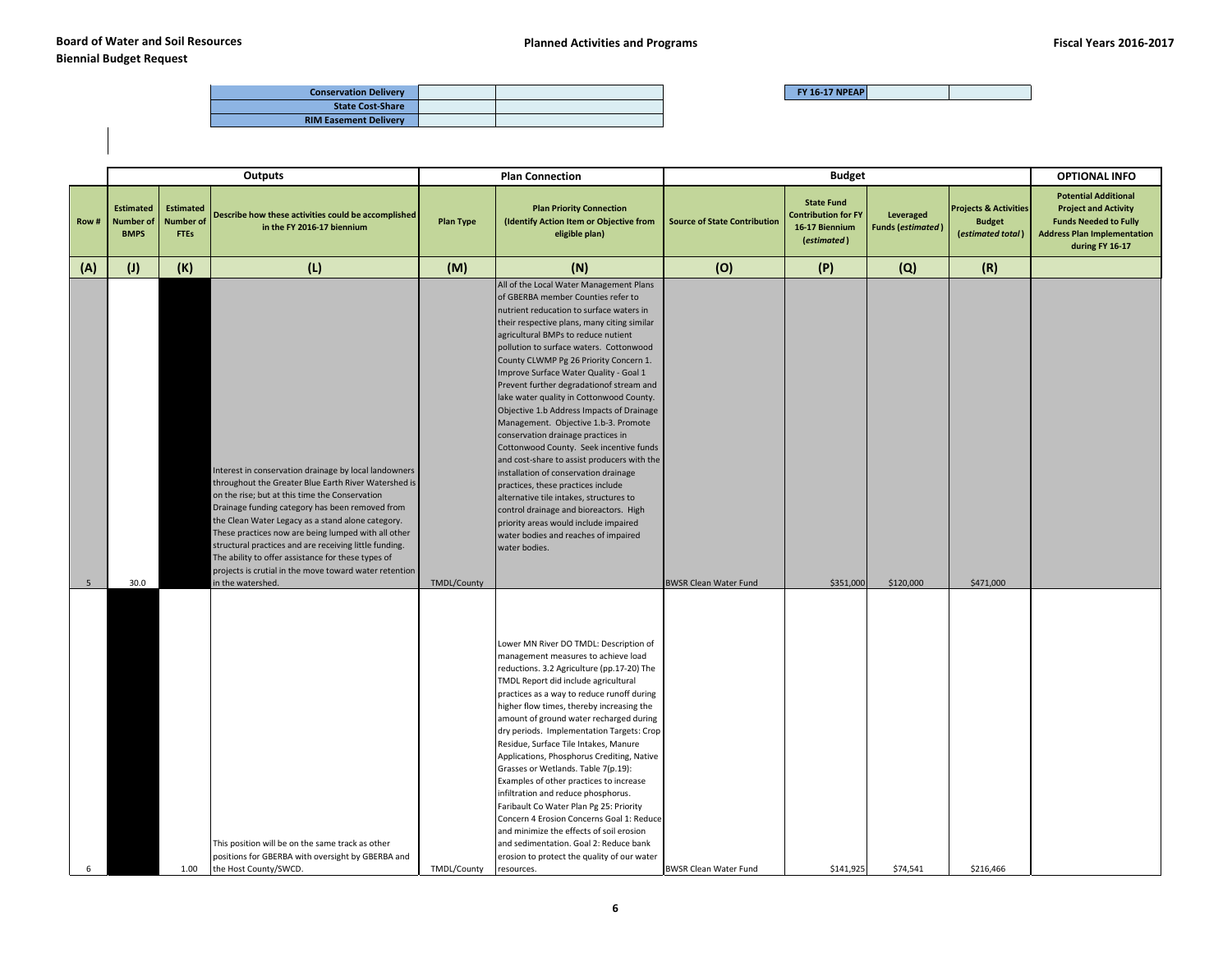## **Biennial Budget Request**

| <b>Organization Name</b> | Greater Blue Earth River Basin Alliance | <b>NRBG Feedlot</b>    |  |
|--------------------------|-----------------------------------------|------------------------|--|
| <b>Organization Type</b> | Joint Powers Board                      | <b>NRBG Shoreland</b>  |  |
| <b>Staff Contact</b>     | <b>Kay Clark</b>                        | <b>NRBG SSTS</b>       |  |
| <b>Email Address</b>     | kay.clark@windomnet.com                 | <b>NRBG Water plan</b> |  |
| <b>Date</b>              | April 21, 2014                          | <b>NRBG WCA</b>        |  |

|                |                                                                            | <b>Water Resource Information</b> |                                                                        |                                  |                                              | <b>Projects and Activities</b> |                                    |                                                                                                                                                                                                                                                                                                                                |  |  |
|----------------|----------------------------------------------------------------------------|-----------------------------------|------------------------------------------------------------------------|----------------------------------|----------------------------------------------|--------------------------------|------------------------------------|--------------------------------------------------------------------------------------------------------------------------------------------------------------------------------------------------------------------------------------------------------------------------------------------------------------------------------|--|--|
| Row#           | <b>Name of Primary Water Resource of</b><br><b>Concern (if applicable)</b> | <b>Water Resource</b><br>Category | <b>Conventional</b><br>Water<br>Quality<br><b>Impairments</b><br>(Y/N) | Water<br>Quality<br><b>Trend</b> | <b>Watershed: 8-Digit</b><br><b>HUC Name</b> | <b>Activity Categories</b>     | Capital<br>Improvement<br>Project? | Narrative Activity Description: including water quality concerns/risk<br>factors/opportunities                                                                                                                                                                                                                                 |  |  |
| (A)            | (B)                                                                        | (C)                               | (D)                                                                    | (E)                              | (F)                                          | (G)                            | (H)                                | (1)                                                                                                                                                                                                                                                                                                                            |  |  |
|                |                                                                            |                                   |                                                                        |                                  |                                              |                                |                                    | Field assistance and education for landowners and partners in the<br>watershed. Provide landowners with guidance on projects and programs to                                                                                                                                                                                   |  |  |
|                |                                                                            | Both Surface &                    |                                                                        |                                  |                                              |                                |                                    | help improve water quality. Provide technical support such as assisting in<br>design, surveying, staking and construction inspections of BMPs to the                                                                                                                                                                           |  |  |
| $\overline{7}$ | Le Sueur River Watershed                                                   | Groundwater                       | Yes                                                                    | Stable                           | Le Sueur River                               | Project Development-           | No                                 | SWCDs in the watershed.                                                                                                                                                                                                                                                                                                        |  |  |
|                |                                                                            |                                   |                                                                        |                                  |                                              |                                |                                    |                                                                                                                                                                                                                                                                                                                                |  |  |
| 8              | Watonwan River Watershed                                                   | Both Surface &<br>Groundwater     | Yes                                                                    | Stable                           | Watonwan River                               | Project Development-           | No                                 | Field assistance and education for landowners and partners in the<br>watershed. Provide landowners with guidance on projects and programs to<br>help improve water quality. Provide technical support such as assisting in<br>design, surveying, staking and construction inspections of BMPs to the<br>SWCDs in the watershed |  |  |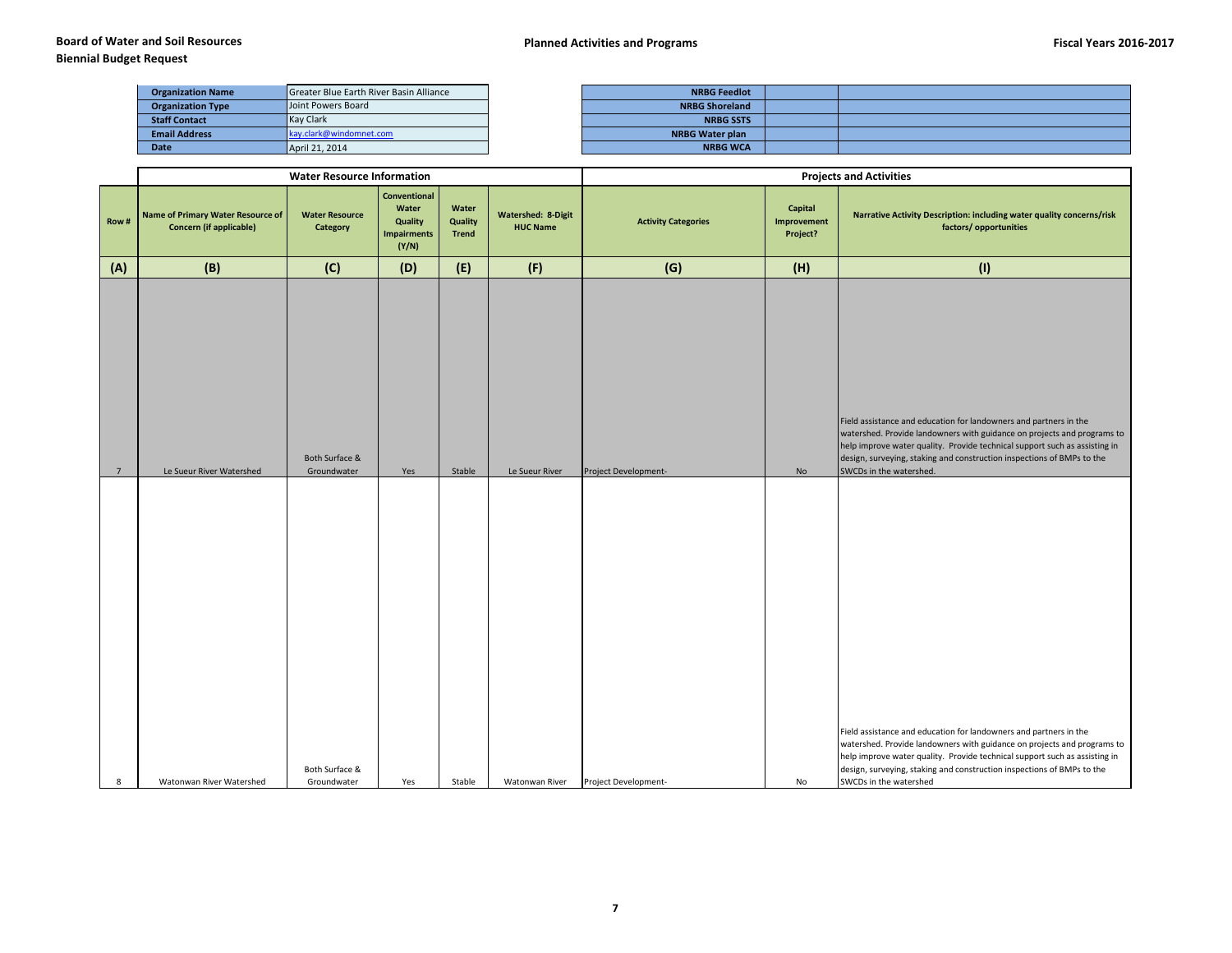| <b>Conservation Delivery</b> |  |
|------------------------------|--|
| <b>State Cost-Share</b>      |  |
| <b>RIM Easement Delivery</b> |  |

|                 |                                                     |                                                     | <b>Outputs</b>                                                                                                                                                                                                                                               |                    | <b>Plan Connection</b>                                                                                                                                                                                                                                                                                                                                                                                                                                                                                                                                                                                                                                                                                                                                                                                             |                                     |                                                                                  | <b>OPTIONAL INFO</b>                  |                                                                        |                                                                                                                                                     |
|-----------------|-----------------------------------------------------|-----------------------------------------------------|--------------------------------------------------------------------------------------------------------------------------------------------------------------------------------------------------------------------------------------------------------------|--------------------|--------------------------------------------------------------------------------------------------------------------------------------------------------------------------------------------------------------------------------------------------------------------------------------------------------------------------------------------------------------------------------------------------------------------------------------------------------------------------------------------------------------------------------------------------------------------------------------------------------------------------------------------------------------------------------------------------------------------------------------------------------------------------------------------------------------------|-------------------------------------|----------------------------------------------------------------------------------|---------------------------------------|------------------------------------------------------------------------|-----------------------------------------------------------------------------------------------------------------------------------------------------|
| Row#            | <b>Estimated</b><br><b>Number of</b><br><b>BMPS</b> | <b>Estimated</b><br><b>Number of</b><br><b>FTEs</b> | Describe how these activities could be accomplished<br>in the FY 2016-17 biennium                                                                                                                                                                            | <b>Plan Type</b>   | <b>Plan Priority Connection</b><br>(Identify Action Item or Objective from<br>eligible plan)                                                                                                                                                                                                                                                                                                                                                                                                                                                                                                                                                                                                                                                                                                                       | <b>Source of State Contribution</b> | <b>State Fund</b><br><b>Contribution for FY</b><br>16-17 Biennium<br>(estimated) | Leveraged<br><b>Funds (estimated)</b> | <b>Projects &amp; Activities</b><br><b>Budget</b><br>(estimated total) | <b>Potential Additional</b><br><b>Project and Activity</b><br><b>Funds Needed to Fully</b><br><b>Address Plan Implementation</b><br>during FY 16-17 |
| (A)             | (J)                                                 | (K)                                                 | (L)                                                                                                                                                                                                                                                          | (M)                | (N)                                                                                                                                                                                                                                                                                                                                                                                                                                                                                                                                                                                                                                                                                                                                                                                                                | (O)                                 | (P)                                                                              | (Q)                                   | (R)                                                                    |                                                                                                                                                     |
|                 |                                                     |                                                     | Because this is an ongoing position, administration<br>and oversight has created a checks and balance of<br>workload and reporting. Time management and<br>accounting are worked through by GBERBA and the<br>Host Site. Accomplishments are well documented |                    | Lower MN DO TMDL - Under current land<br>use practices, approximately 1,240 pounds<br>per day of phophorus is projected to be<br>generated in the Basin during critical low<br>flow conditions. The TMDL Report reduced<br>the amount to 752 pounds per day during<br>low flow conditions by implementing<br>conservation practices. Waseca County<br>Water Mgmt Plan - Pg 39 Goal 1 - Protect<br>and improve the quality of water resources<br>throughout the county. Objective 4 -                                                                                                                                                                                                                                                                                                                               |                                     |                                                                                  |                                       |                                                                        |                                                                                                                                                     |
| $7\overline{ }$ |                                                     | 1.00                                                | and reported by staff to the GBERBA Policy and<br><b>Technical Committee.</b>                                                                                                                                                                                | <b>TMDL/County</b> | Reduce erosion and sediment loading of<br>surface water resources.                                                                                                                                                                                                                                                                                                                                                                                                                                                                                                                                                                                                                                                                                                                                                 | <b>BWSR Clean Water Fund</b>        | \$130,050                                                                        | \$32,950                              | \$163,000                                                              |                                                                                                                                                     |
|                 |                                                     |                                                     | Because this is an ongoing position administration<br>and oversight has created a checks and balance of<br>workload and reporting. Time management and<br>accounting are worked through by GBERBA and the<br>Host Site. Accomplishments are well documented  |                    | Lower MN River DO TMDL: Description of<br>management measures to achieve load<br>reductions. 3.2 Agriculture (pp.17-20) The<br>TMDL Report did include agricultural<br>practices as a way to reduce runoff during<br>higher flow times, thereby increasing the<br>amount of ground water recharged during<br>dry periods. Implementation Targets: Crop<br>Residue, Suface Tile Intakes, Manure<br>Applcations, Phosphorus Crediting, Native<br>Grasses or Wetlands. Table 7(p.19):<br>Examples of other practice to increase<br>infiltration and reduce phosphorus.<br>Cottonwood Co Water Plan: Priority<br>Concern 1 - Improve Surface Water Quality<br>Obj. 1.d Address TMDL Impaired Waters.<br>Action 1.d.9 (Watonwan/Blue Earth<br>WatershedS) - Work with the TMDL<br>Implementation Plan for the watershed |                                     |                                                                                  |                                       |                                                                        |                                                                                                                                                     |
| R               |                                                     | 1.00                                                | and reported by staff to the GBERBA Policy and<br>Technical Committee.                                                                                                                                                                                       | TMDL/County        | and hiring technical staff to promote<br>conservation efforts in the watershed.                                                                                                                                                                                                                                                                                                                                                                                                                                                                                                                                                                                                                                                                                                                                    | <b>BWSR Clean Water Fund</b>        | \$154,796                                                                        | \$89,541                              | \$244,337                                                              |                                                                                                                                                     |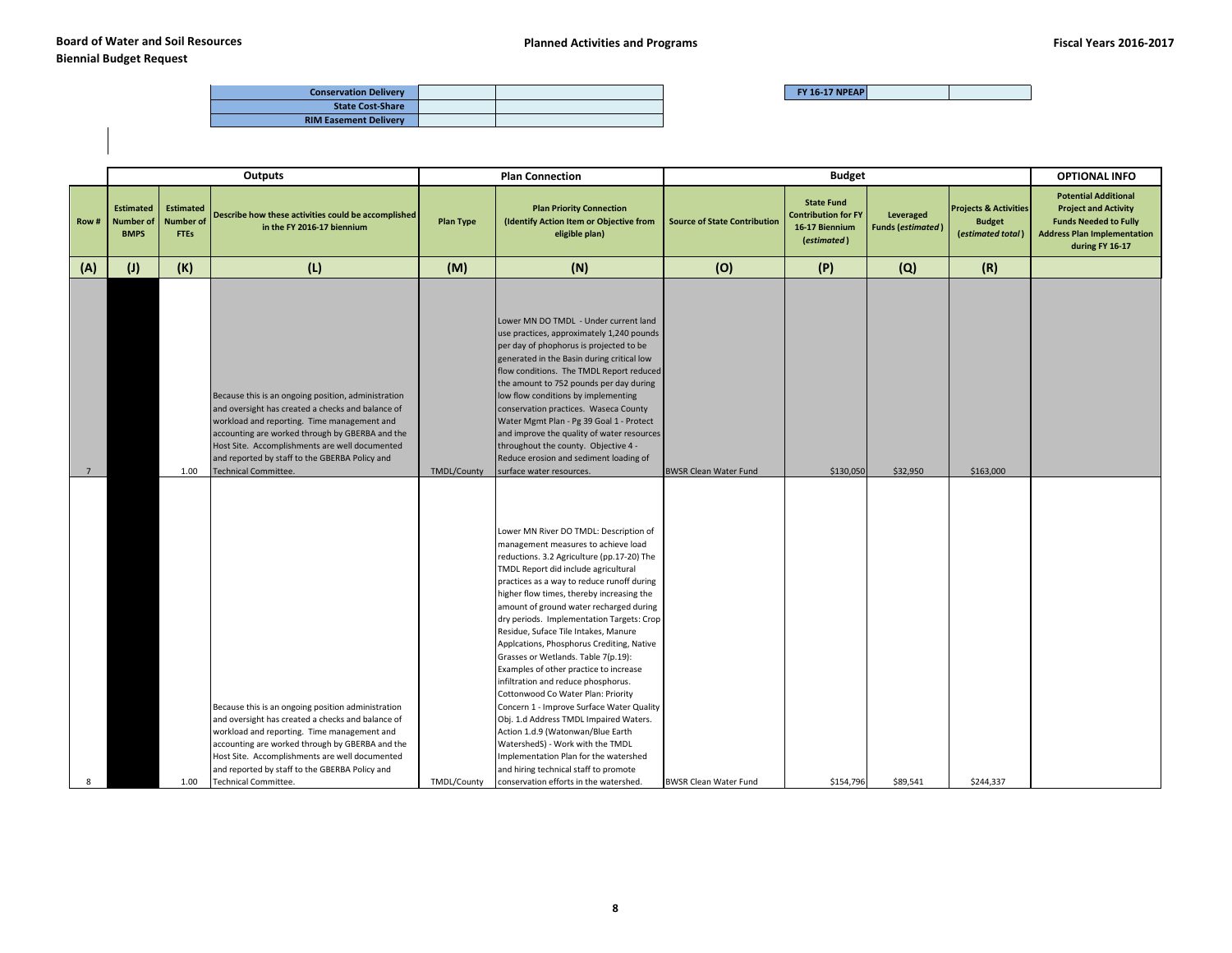## **Biennial Budget Request**

| <b>Organization Name</b> | Greater Blue Earth River Basin Alliance | <b>NRBG Feedlot</b>    |  |
|--------------------------|-----------------------------------------|------------------------|--|
| <b>Organization Type</b> | Joint Powers Board                      | <b>NRBG Shoreland</b>  |  |
| <b>Staff Contact</b>     | <b>Kay Clark</b>                        | <b>NRBG SSTS</b>       |  |
| <b>Email Address</b>     | kay.clark@windomnet.com                 | <b>NRBG Water plan</b> |  |
| <b>Date</b>              | April 21, 2014                          | <b>NRBG WCA</b>        |  |

|          |                                                                            | <b>Water Resource Information</b> |                                                                        |                                  |                                              | <b>Projects and Activities</b> |                                    |                                                                                                                                                                                                                                     |  |  |
|----------|----------------------------------------------------------------------------|-----------------------------------|------------------------------------------------------------------------|----------------------------------|----------------------------------------------|--------------------------------|------------------------------------|-------------------------------------------------------------------------------------------------------------------------------------------------------------------------------------------------------------------------------------|--|--|
| Row#     | <b>Name of Primary Water Resource of</b><br><b>Concern (if applicable)</b> | <b>Water Resource</b><br>Category | <b>Conventional</b><br>Water<br>Quality<br><b>Impairments</b><br>(Y/N) | Water<br>Quality<br><b>Trend</b> | <b>Watershed: 8-Digit</b><br><b>HUC Name</b> | <b>Activity Categories</b>     | Capital<br>Improvement<br>Project? | Narrative Activity Description: including water quality concerns/risk<br>factors/opportunities                                                                                                                                      |  |  |
| (A)      | (B)                                                                        | (C)                               | (D)                                                                    | (E)                              | (F)                                          | (G)                            | (H)                                | (1)                                                                                                                                                                                                                                 |  |  |
|          |                                                                            | Both Surface &                    |                                                                        |                                  |                                              |                                |                                    | This position would provide education programming focused toward third<br>crop rotations, cover crops, sustainable agriculture, perennial bioenergy<br>crops, soil health, crop nutrients, crop rotations, carbon sequestration and |  |  |
| 9        | Greater Blue Earth River Basin                                             | Groundwater                       | Yes                                                                    | Stable                           | Organization Wide                            | Education & Information-       | No                                 | practices that provide ecological uplift.                                                                                                                                                                                           |  |  |
| 10       | Greater Blue Earth River Basin                                             | Both Surface &<br>Groundwater     | Yes                                                                    | Stable                           | Organization Wide                            | Ag Practices: Sheet & Rill--   | No                                 | Erosion control and vegetation management. Emphasis will be on cover<br>crop implementation and work in conjunction with the MN Extension<br>Service contract employee.                                                             |  |  |
| 11       |                                                                            |                                   |                                                                        |                                  |                                              |                                |                                    |                                                                                                                                                                                                                                     |  |  |
| 12<br>13 |                                                                            |                                   |                                                                        |                                  |                                              |                                |                                    |                                                                                                                                                                                                                                     |  |  |
| 14       |                                                                            |                                   |                                                                        |                                  |                                              |                                |                                    |                                                                                                                                                                                                                                     |  |  |
| 15       |                                                                            |                                   |                                                                        |                                  |                                              |                                |                                    |                                                                                                                                                                                                                                     |  |  |
| 16       |                                                                            |                                   |                                                                        |                                  |                                              |                                |                                    |                                                                                                                                                                                                                                     |  |  |
| 17       |                                                                            |                                   |                                                                        |                                  |                                              |                                |                                    |                                                                                                                                                                                                                                     |  |  |
| 18       |                                                                            |                                   |                                                                        |                                  |                                              |                                |                                    |                                                                                                                                                                                                                                     |  |  |
| 19       |                                                                            |                                   |                                                                        |                                  |                                              |                                |                                    |                                                                                                                                                                                                                                     |  |  |
| 20       |                                                                            |                                   |                                                                        |                                  |                                              |                                |                                    |                                                                                                                                                                                                                                     |  |  |
| 21       |                                                                            |                                   |                                                                        |                                  |                                              |                                |                                    |                                                                                                                                                                                                                                     |  |  |
| 22<br>23 |                                                                            |                                   |                                                                        |                                  |                                              |                                |                                    |                                                                                                                                                                                                                                     |  |  |
| 24       |                                                                            |                                   |                                                                        |                                  |                                              |                                |                                    |                                                                                                                                                                                                                                     |  |  |
|          |                                                                            |                                   |                                                                        |                                  |                                              |                                |                                    |                                                                                                                                                                                                                                     |  |  |